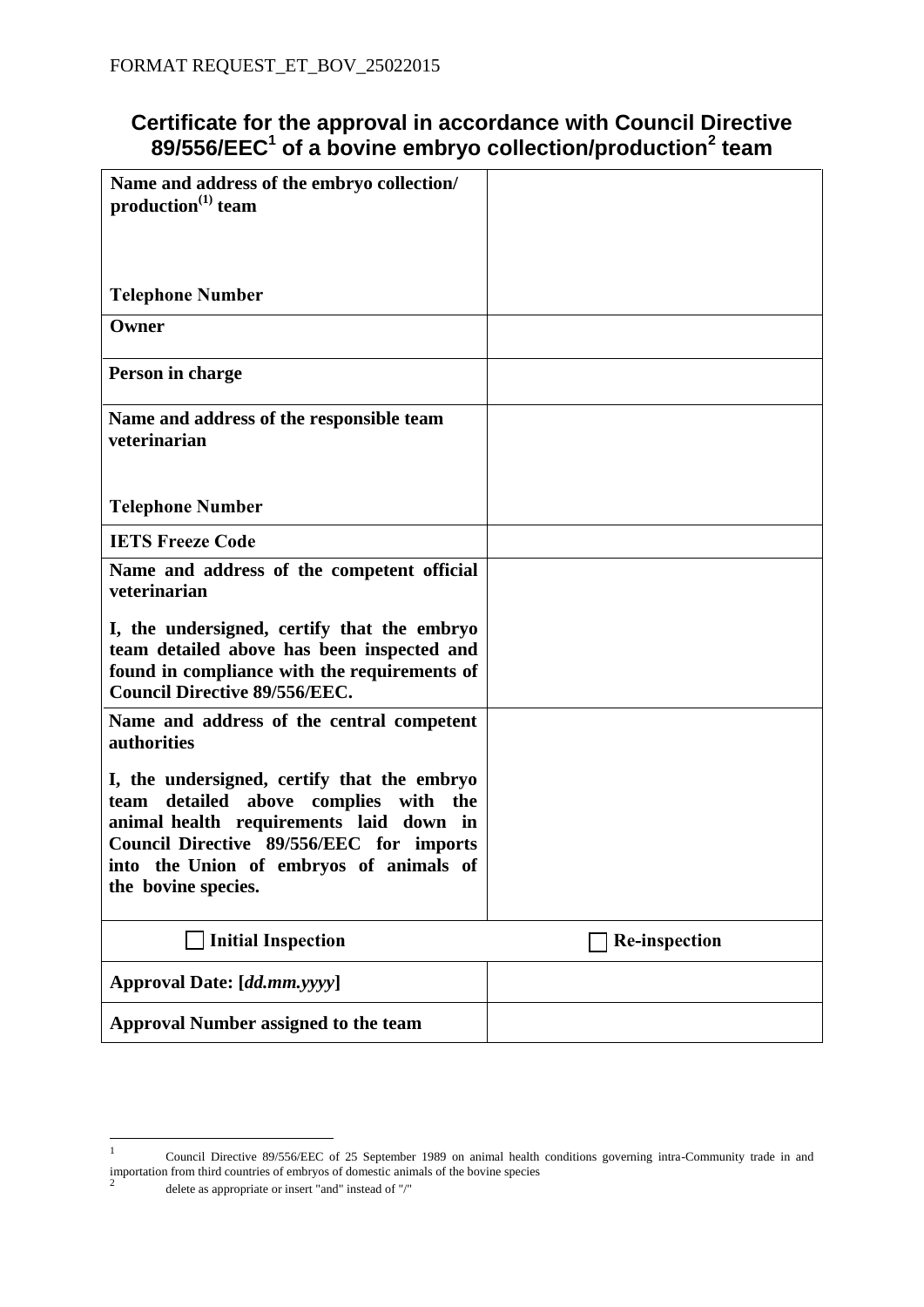#### **EMBRYO COLLECTION TEAM (ECT) / EMBRYO PRODUCTION TEAM (EPT) CHECKLIST FOR EXPORT OF BOVINE EMBRYOS TO THE EUROPEAN UNION (EU)**

|                                                           | Date:                                                                                                                                                                                |  |
|-----------------------------------------------------------|--------------------------------------------------------------------------------------------------------------------------------------------------------------------------------------|--|
| <b>ECT/EPT Name:</b>                                      |                                                                                                                                                                                      |  |
| ECT/EPT Address:                                          |                                                                                                                                                                                      |  |
| Name of Team Veterinarian:                                |                                                                                                                                                                                      |  |
| International Embryo Transfer Society (IETS) Freeze Code: |                                                                                                                                                                                      |  |
|                                                           | 1. TEAM VETERINARIAN:                                                                                                                                                                |  |
|                                                           | a. Must be licensed in the State in which his/her Embryo Transfer Business<br>(ETB) is located and certified by the American Embryo Transfer Association<br>(AETA).                  |  |
|                                                           | b. Must be Federally accredited in each State in which he/she issues a health<br>certificate.                                                                                        |  |
| $\mathbf{C}$                                              | Accreditation and/or State veterinary license(s) #:                                                                                                                                  |  |
|                                                           | d. Must collect, process, and store the embryos, or supervise the technicians who<br>do so.                                                                                          |  |
| e.                                                        | Must ensure that technical personnel are trained and competent in embryo<br>transfer methods and cleaning and disinfection techniques.                                               |  |
| f.                                                        | Must agree to on-site inspections of the ETB and non-financial records by<br>APHIS at least twice a year.                                                                            |  |
| 2. PERMANENT FACILITY:                                    |                                                                                                                                                                                      |  |
|                                                           | Must have a room or area physically separated from the donor handling area<br>for the examination, processing, and freezing of embryos.                                              |  |
| b.                                                        | Must have a room or area physically separated from the embryo processing<br>room for cleaning and sterilizing instruments and equipment used in embryo<br>collection and processing. |  |
|                                                           | Must have a lockable room or cabinet for storage of frozen embryos intended<br>for export to the EU.                                                                                 |  |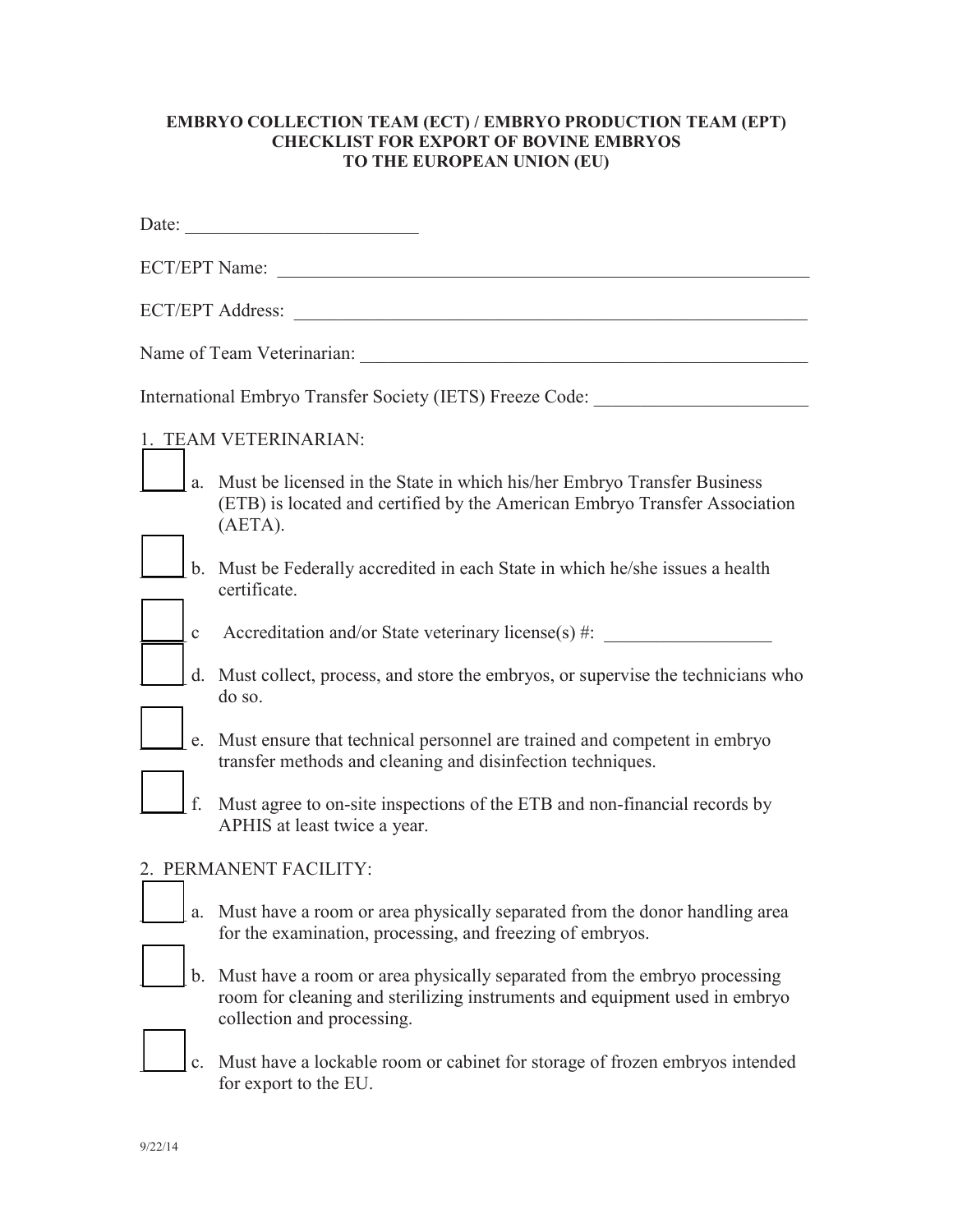## 3. MOBILE FACILITY (if applicable):

- \_\_\_\_\_ a. Must have a separate area of the vehicle for examination, processing, and storage of embryos.
- b. Must have a separate area of the vehicle to keep equipment and materials that have been in contact with donor animals.
- \_\_\_\_\_ c. Must have access to a permanent facility to sterilize equipment, maintain records, and for storage of embryos.

## 4. DONOR HANDLING AREA:

a. Embryos must be collected in an area isolated from other parts of the premises which is in good repair and easily cleaned and disinfected.

## 5. REQUIREMENTS FOR BOTH PERMANENT AND MOBILE LABORATORIES

- a. Must have impervious work surfaces.
- b. Must have a microscope capable of 50 x magnification.
- c. Must have cryogenic equipment.
- d. Floors and walls must be in good repair and be easily cleaned and disinfected.
- e. Access by unauthorized personnel to the laboratory area must be prevented.

### 6. EMBRYO STORAGE

- - a. Embryos must be stored at suitable temperatures in premises approved for that purpose by APHIS.
	- b. Permanent facilities must include at least one lockable room or cabinet intended exclusively for storage of embryos intended for export to the EU.
- 
- c. Storage areas must be easily cleaned and disinfected.

### 7. EMBRYO COLLECTION AND PROCESSING

- a. Embryos must be collected and processed without coming into contact with embryos not qualified for export to the EU.
- \_\_\_\_\_ b. Equipment that comes into contact with donor animals or that is used during embryo collection and processing must be disposable or reusable and sterilized.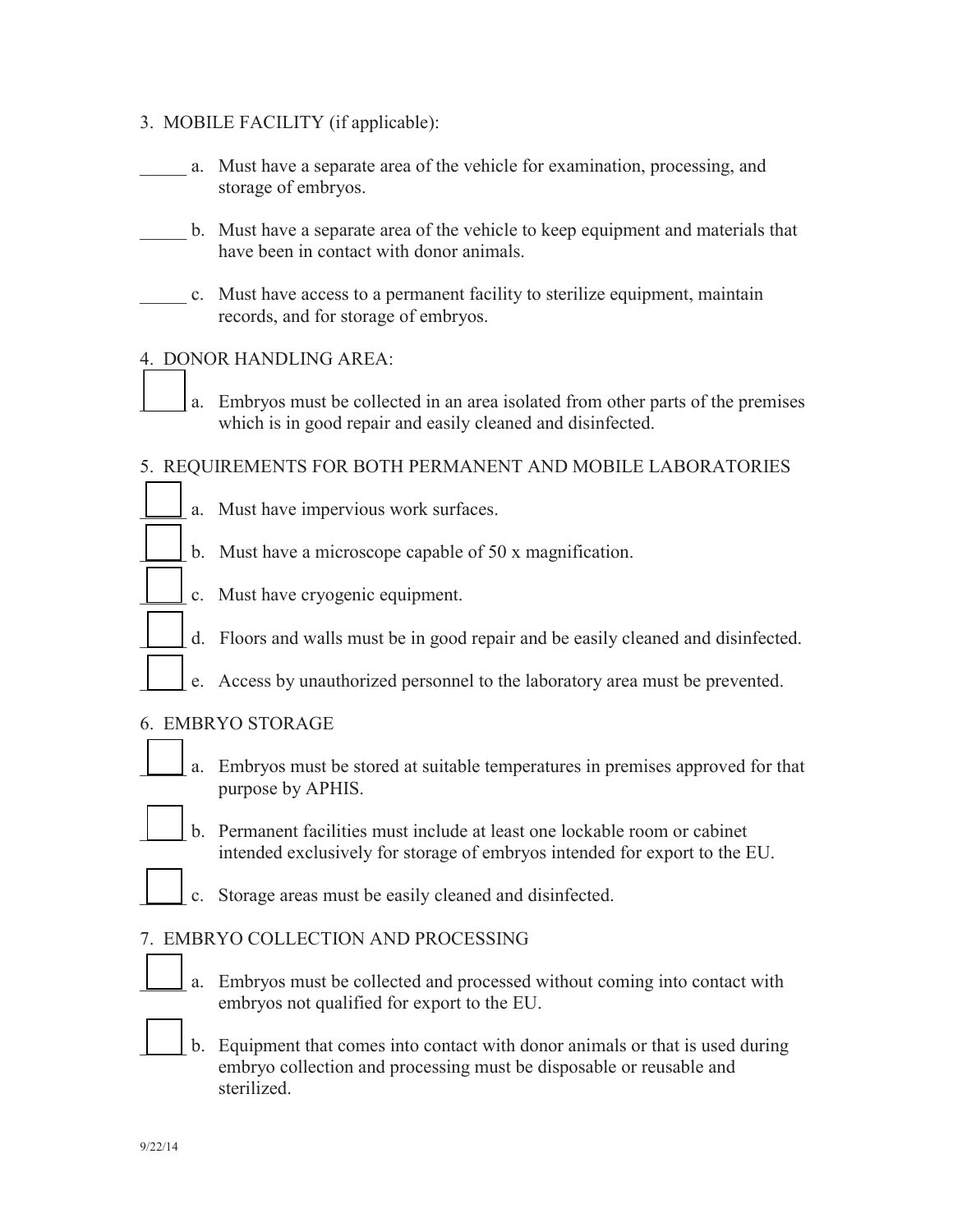|                                                                                             |  | $c_{\cdot}$ | All products of animal origin used to collect, process, and transport the<br>embryos must be obtained from sources presenting no animal health risk or<br>must be treated prior to use to prevent such risk.                                                                                                                |
|---------------------------------------------------------------------------------------------|--|-------------|-----------------------------------------------------------------------------------------------------------------------------------------------------------------------------------------------------------------------------------------------------------------------------------------------------------------------------|
|                                                                                             |  |             | d. Cryogenic agents must not have been in contact with other animal products or<br>materials prior to use.                                                                                                                                                                                                                  |
|                                                                                             |  | e.          | Embryos must be processed, including a trypsin wash, in accordance with the<br>latest edition of the Manual of the International Embryo Transfer Society<br>(IETS).                                                                                                                                                         |
|                                                                                             |  | f.          | Embryos must be washed in groups of 10 or fewer by transferring them<br>through ten changes of medium. Each of the ten washes must be of 100 fold<br>dilutions, and a fresh sterile micropipette must be used to transfer the embryos<br>to each of the washes. Only embryos from the same donor may be washed<br>together. |
|                                                                                             |  | g.          | After the last wash, each embryo must be examined microscopically over its<br>entire surface at 50 x magnification to determine that the zona pellucida is<br>intact and free from any adherent material. Only embryos with an intact zona<br>pellucida may be frozen.                                                      |
|                                                                                             |  | h.          | All frozen embryos must be labeled in accordance with IETS standards.                                                                                                                                                                                                                                                       |
|                                                                                             |  | i.          | Each straw must be frozen as soon as possible, and the consignment placed in a<br>new or sterilized tank and stored in a lockable room or cabinet under the<br>control of the Team Veterinarian.                                                                                                                            |
| 8.<br>EMBRYO PRODUCTION TEAM (embryos derived by in vitro fertilization)<br>(if applicable) |  |             |                                                                                                                                                                                                                                                                                                                             |
|                                                                                             |  | a.          | Personnel must be trained in appropriate disease control and laboratory<br>techniques, particularly in procedures for working in sterile conditions.                                                                                                                                                                        |
|                                                                                             |  | b.          | The EPT must have at its disposal a permanently-sited processing laboratory<br>which must:                                                                                                                                                                                                                                  |

- have adequate equipment and facilities, including a separate room for recovering oocytes from ovaries, and separate rooms or areas for processing oocytes and embryos, and storing embryos;

- have laminar-flow facilities under which all oocytes, semen and embryos must be processed; however, the centrifugation of semen may be carried out outside the laminar-flow facility, as long as full hygienic precautions are taken;